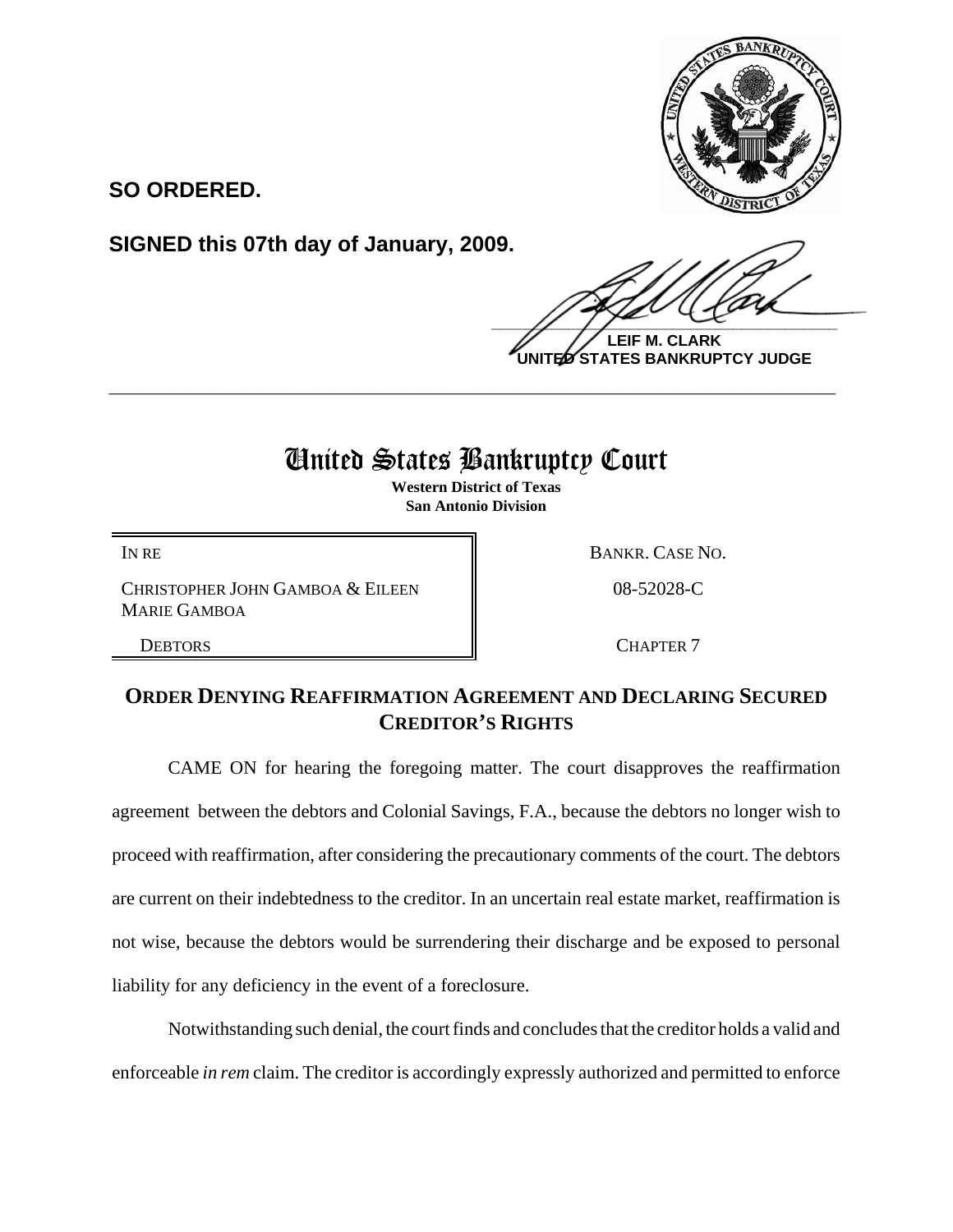the obligation of the debtors to the creditor as an *in rem* obligation, such enforcement to include the right to notify the debtor of payments that are or are to become due, the right to demand payment when such payments are not made (either in full or in part), the right to threaten resort to *in rem* remedies in the event of non-payment, the right to accelerate the indebtedness, the right to give notice of foreclosure sale, and the right to conduct and complete such foreclosure sale, so long as all of the foregoing are conducted in accordance with the terms of the indebtedness, and further in accordance with applicable non-bankruptcy law. None of the foregoing shall ever constitute a violation of the discharge injunction entered in this case pursuant to section 524(a) of title 11.

Further, the creditor is authorized and permitted to communicate with the debtor regarding the status of the account, either orally or in writing, and the debtors are authorized and permitted to obtain information from the creditor, either orally or in writing, regarding the status of the account. The creditor is authorized and permitted to afford to the debtors the same services with respect to this account as they would enjoy had there been no bankruptcy, including as applicable internet access to the account, the use of electronic funds transfers as a means of payment, the right to receive regular billing statements, and regular escrow updates. The provision of all such services shall never constitute a violation of the discharge injunction entered in this case pursuant to section 524(a) of title 11.

Further, the creditor is authorized and permitted to renegotiate the terms of the indebtedness with the debtors (provided that such renegotiated indebtedness shall remain as an *in rem* liability of the debtors), to provide payoff amounts for the purposes of any refinancing with a third party, or for the purposes of a sale of the underlying property. The provision of any of the foregoing shall never constitute a violation of the discharge injunction entered in this case pursuant to section 524(a) of title 11.